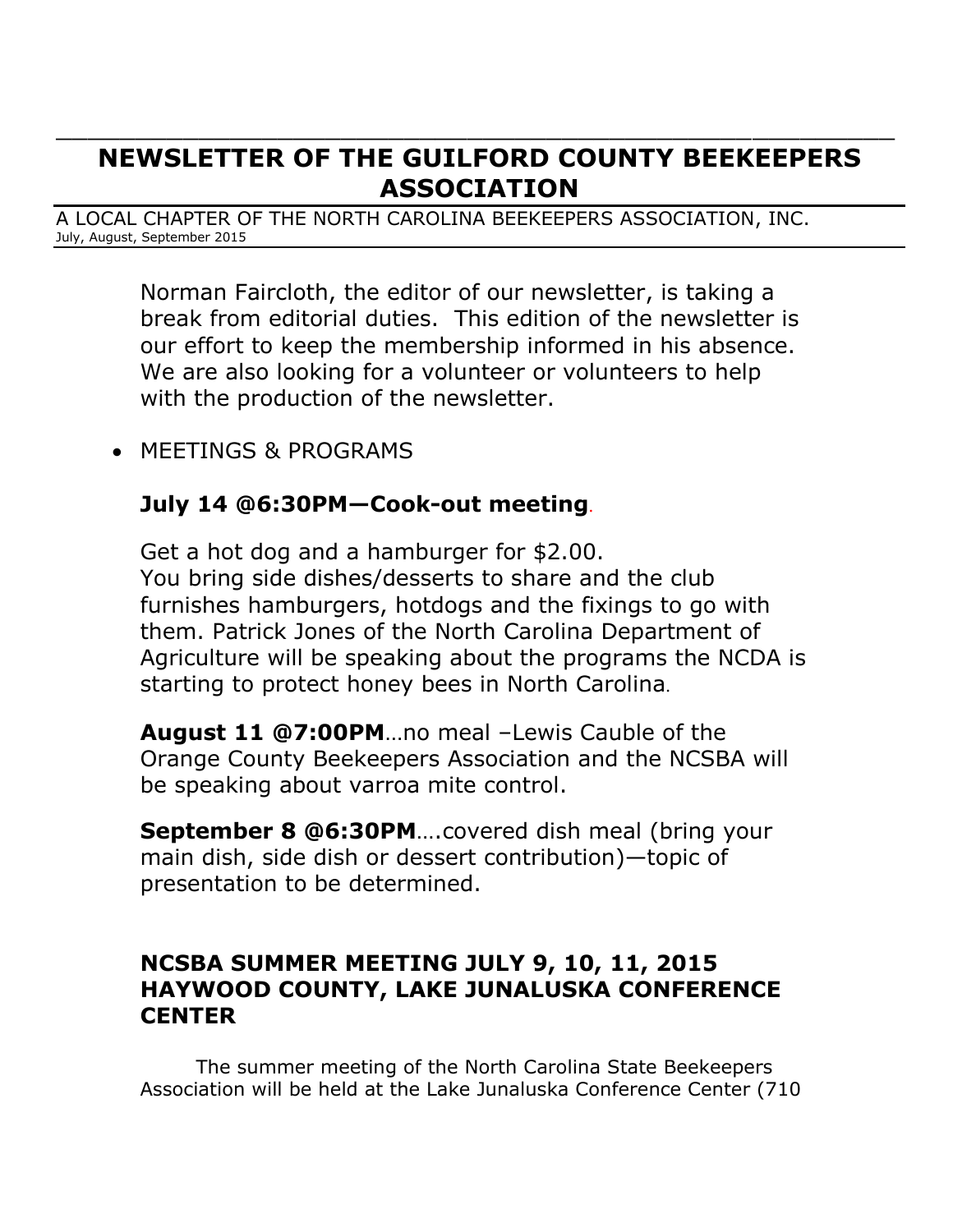North Shore Drive, Lake Junaluska, NC) July 9-11, 2015. Details of the conference and an online registration form are available at-

[www.ncbeekeepers.org/education/statewide-conferences/2015-ncsba](http://www.ncbeekeepers.org/education/statewide-conferences/2015-ncsba-summer-conference/)[summer-conference/](http://www.ncbeekeepers.org/education/statewide-conferences/2015-ncsba-summer-conference/)

# **NATIONAL HONEY BEE DAY-AUGUST 22, 2015**

The Guilford County Master Gardener volunteers and the GCBA are teaming up again for a free, family friendly celebration of the honey bee in the gardens at the Agricultural Extension offices (3309 Burlington Road, Greensboro, NC—behind the building where we meet). There will be activities for the children as well as educational stations with an observation hive, beekeeping equipment, extracting equipment, and information about planting for honey bees. We will also have honey tasting. Please spread the word to family, friends, and people who may be interested in bees and/or beekeeping.

#### **CERTIFIED BEEKEEPER PROGRAM IS UP AND RUNNING**

The North Carolina State Beekeepers Association has an operating system for entering the results of the written portion of the certified beekeeping examination and storing the results until the beekeeper takes and passes the practical portion of the examination. This is the first time since North Carolina State University stopped administering the program that results may be sent to a central location. Beekeepers who have taken and passed the written portion of the certified beekeeper examination may take the practical exam at the NCSBA statewide meetings, and members of the Guilford County Beekeepers Association may contact Rob Jacobs [\(robertjjacobs@aol.com](mailto:robertjjacobs@aol.com) or 336 740-1703) to take the practical exam in their own local bee hives.

GCBA has entered the passing written exam results for the 2014 beginner class and for the 2015 beginner class.

Beekeepers must be a current member of the NCSBA to participate in the master beekeeper program and to have results of certified